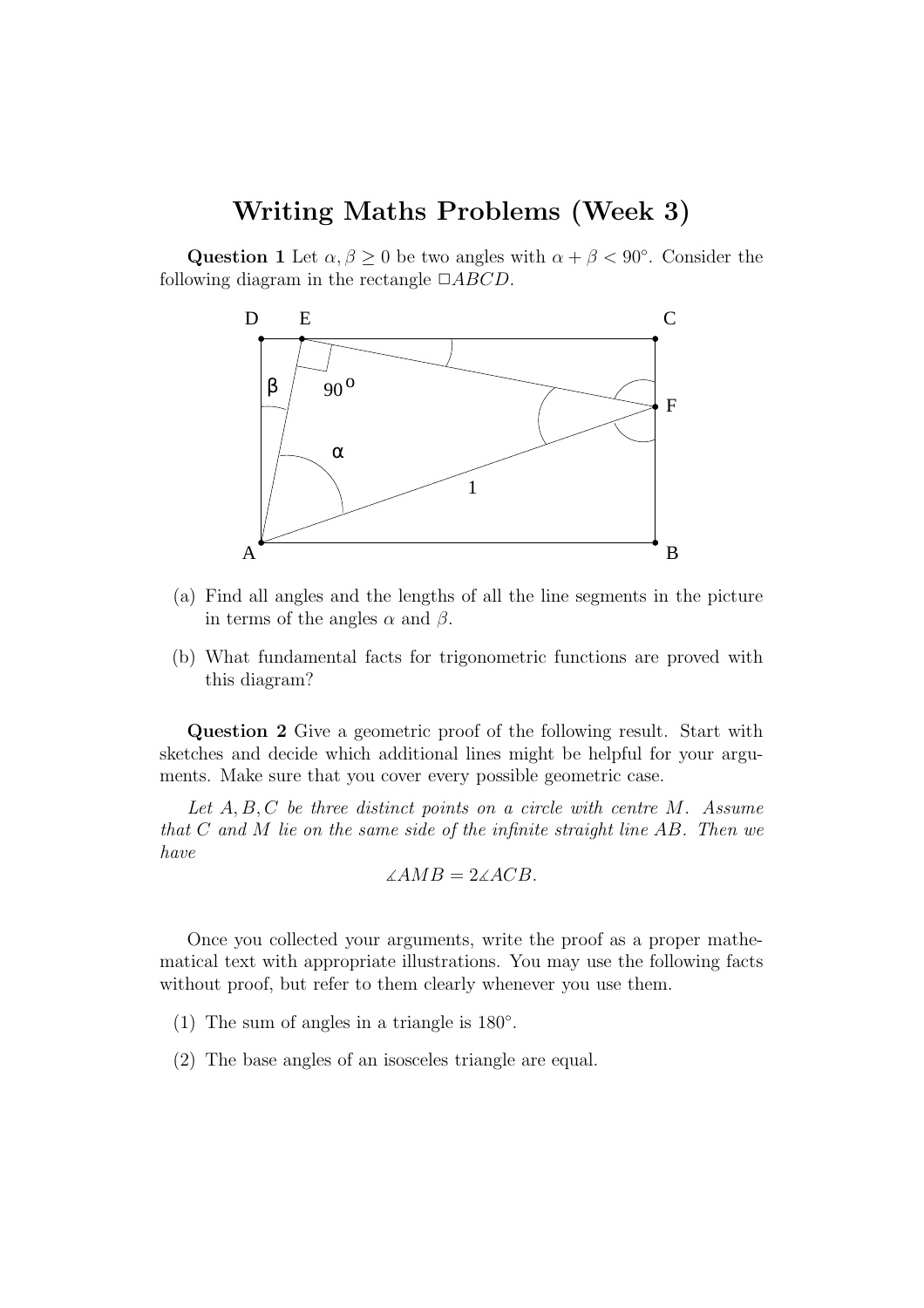Question 3 (Jigsaw Puzzle 1) The task is to transform the following jigsaw puzzle into a logically correct mathematical text. Here are the pieces to be arranged into a logical order:

## 1. Definition

## 2. Theorem

### 3. Proof

4. Subtracting  $(*)$  from  $(\diamond)$ , and observing that most terms cancel out, leads to

5.

$$
S_n(q) = \frac{q^n - 1}{q - 1}.\tag{}
$$

- 6. Let  $q \in \mathbb{R}$ . We call
- 7. Multiplication of  $(*)$  with q gives
- 8.

$$
qS_n(q) - S_n(q) = (q-1)S_n(q) = q^n - 1.
$$

- 9. the geometric series of  $q$  of length  $n$ .
- 10. Let  $q \neq 1$ . Then we have

11.

$$
S_n(q) = 1 + q + q^2 + \dots + q^{n-1}
$$
 (\*)

- 12. Now, division by  $(q 1) \neq 0$  yields  $(\Box)$ , finishing the proof.
- 13.

$$
qS_n(q) = q + q^2 + q^3 + \dots + q^n.
$$
 (4)

Question 4 The following fake proof is attributed to the author of Alice in Wonderland. Few people know that Charles Dodgson, better known as Lewis Carroll, was also a mathematician (in fact, a logician). Find out what is wrong in the following proof that an obtuse angle is a right angle: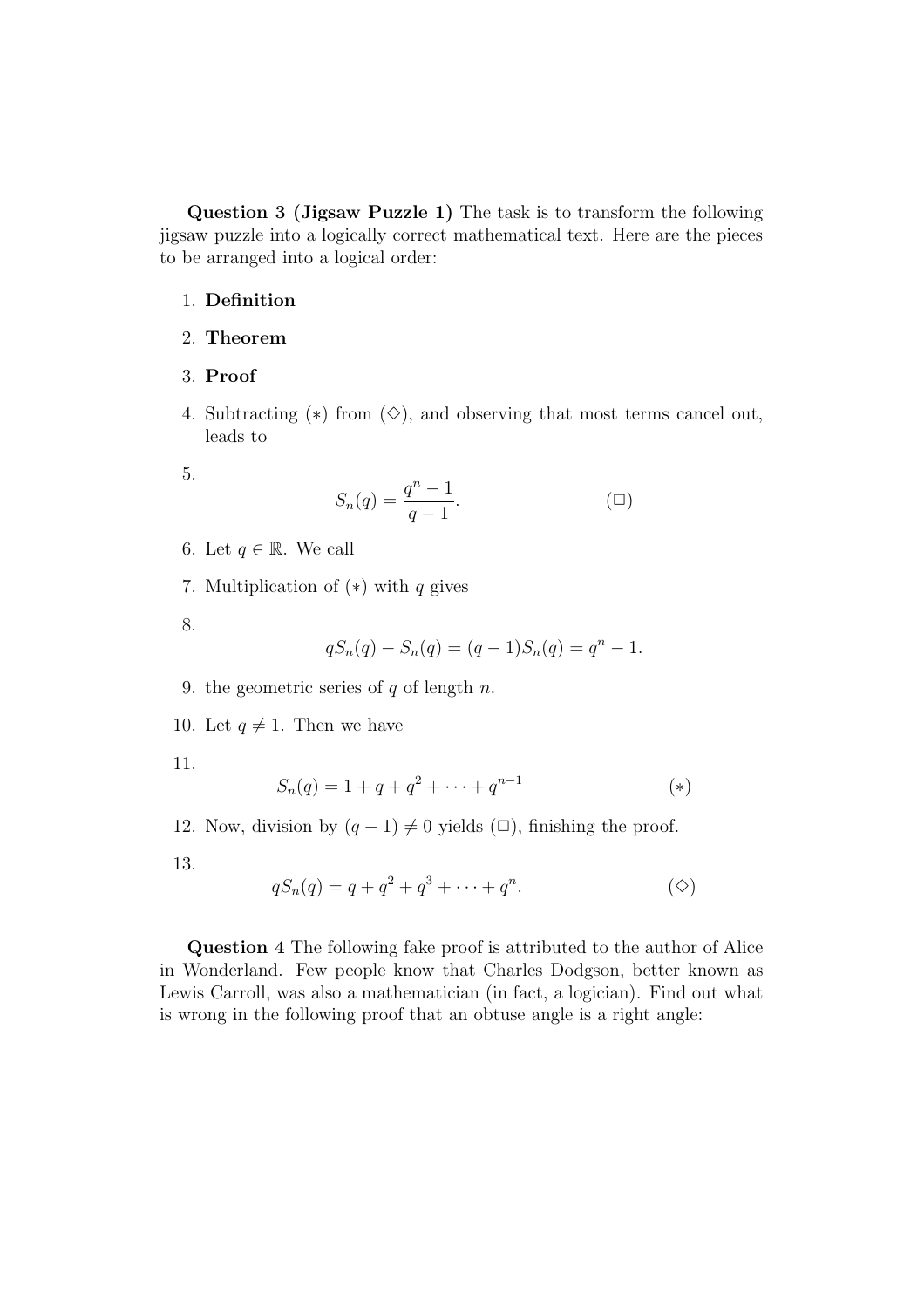

Let  $\Box ABCD$  be a quadrilateral with a right angle at B and an obtuse angle  $\alpha > 90^{\circ}$  at C. Moreover, let  $|\overline{AB}| = |\overline{CD}| = a$ . Let G be the intersection point of the perpendicular bisectors of the line segments  $\overline{AD}$  and  $\overline{BC}$  (since  $\overline{AD}$  and  $\overline{BC}$  are not parallel, these perpendicular bisectors have an intersection point). The triangles  $\Delta AFG$  and  $\Delta DFG$  are congruent, since they agree in two sides and the angle between them  $(|\overline{AF}| = |\overline{DF}|$  and  $\overline{FG}$ is a common side and both triangles are right-angled at  $F$ ). This shows that  $|\overline{AG}| = |\overline{DG}|$ . Similarly, we prove that  $|\overline{BG}| = |\overline{CG}|$ . Since  $|\overline{AB}| = |\overline{CD}|$ , by construction, both triangles  $\triangle ABC$  and  $\triangle DCG$  agree in three sides and are, therefore, congruent. But then  $\angle ABC = \angle DCG$  and, since  $\angle EBG = \angle ECG$ because the right-angled triangles  $\Delta BEG$  and  $\Delta CEG$  are congruent, we conclude that

$$
90^{\circ} = \angle ABE = \angle DCE = \alpha.
$$

But this shows that the obtuse angle  $\alpha$  is equal to a right angle, which is a contradiction!